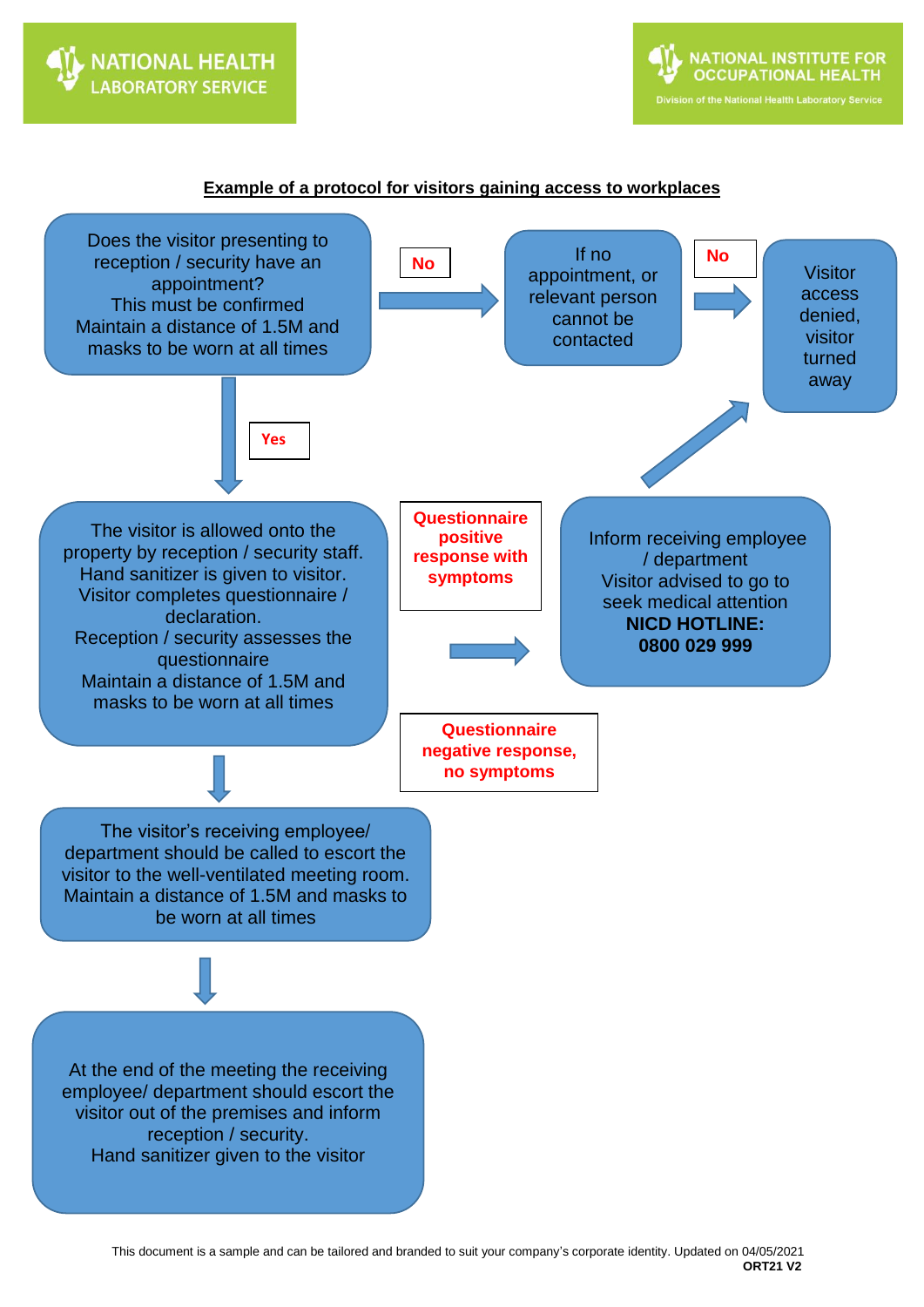

## **Access protocol for visitors requesting access to the workplace.**

All access points should be locked and controlled from a distance of at least 1.5 m away (a mark can be made indicating this); the controlling employee should enquire from the visitor if they have an appointment. If they do, a phone call must be made by the controlling employee to the visitor's recipient to confirm this. This should be done while the controlling employee maintains a distance of 1.5m. Once it has been confirmed by the visitor's recipient that the visitor should be allowed to enter the premises, the visitor is then allowed onto the property by the controlling employee. Hand sanitiser should be given to the visitor. The visitor should be asked to complete the questionnaire with the pen allocated for visitors only. The pen should be sanitized between uses. All this should be done while maintaining the appropriate social distance between the controlling employee and the visitor. Once the questionnaire has been filled in by the visitor, the questionnaire should be shown to (but not handled) by the controlling employee. The controlling employee should review the questionnaire and if there are any 'yes' answers; the visitor's recipient should be informed and the visitor advised to seek medical attention and asked to leave the premises, the visitor should also be informed of the NICD Hotline number. If the controlling employee review the questionnaire, and all responses are 'no' the visitor's recipient should be contacted to collect the visitor and the visitor should be escorted to the meeting venue. The meeting room should be well ventilated, a distance of at least 1.5 m must be maintained between people and masks must be worn at all times. After the meeting, the visitor's recipient should escort the visitor to the exit point. Hand sanitiser should be given to the visitor before exiting the premises. Questionnaires to be filed and stored.